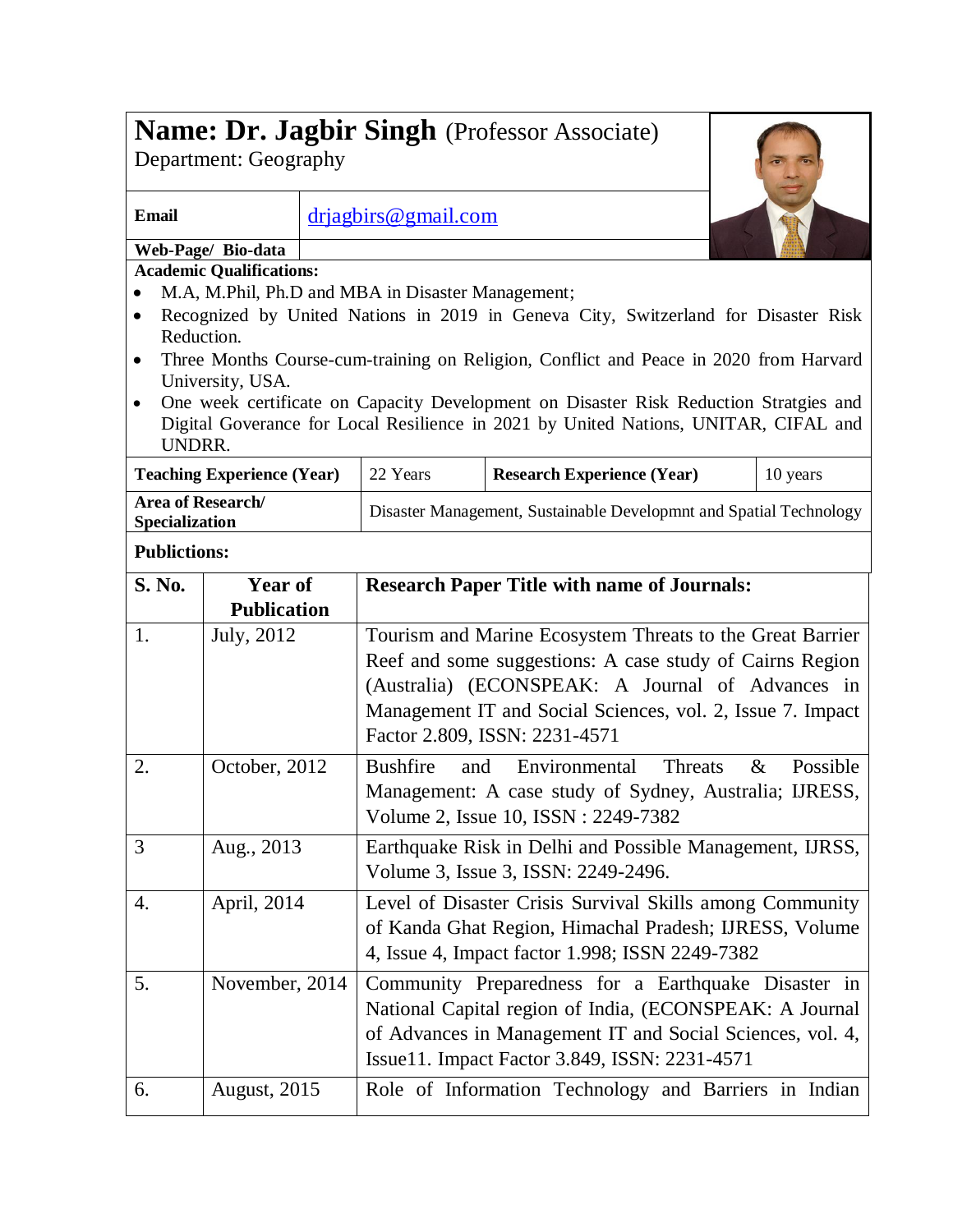|     |                                                                                    | Tourism; International Journal of Advanced Research in<br>Management and Social Sciences, Vol, 4, No. 8, ISSN:<br>2278-6236                                                                                                                   |  |  |  |  |
|-----|------------------------------------------------------------------------------------|-----------------------------------------------------------------------------------------------------------------------------------------------------------------------------------------------------------------------------------------------|--|--|--|--|
| 7.  | January, 2016                                                                      | of<br>Urban<br>Fire<br>Community<br><b>Disaster</b><br>Assessment<br>Preparedness: A Case Study of Delhi, (ECONSPEAK: A<br>Journal of Advances in Management IT and Social Sciences,<br>vol. 6, Issue 1. Impact Factor 5.132, ISSN: 2231-4571 |  |  |  |  |
| 8.  | January, 2017                                                                      | Disaster Knowledge among the Tourists: A case study of<br>Shimla; International Journal in Management and Social<br>Science; Vol. 5, issue 1 Impact factor 6.178, ISSN. 2321-<br>1784                                                         |  |  |  |  |
| 9.  | April, 2017                                                                        | Status of Disaster Preparedness among Women: A case<br>study of Delhi; International Research Journal of Human<br>Resources and Social Sciences, vol. 4, Issue 4, Impact<br>Factor: 5.414; ISSN (O): 2349-4085 and ISSN (P): 2394-<br>4218    |  |  |  |  |
| 10. | January, 2017                                                                      | Environmental Awareness among Tourists in Manali,<br>Himachal Pradesh state; International Journal in Commerce,<br>IT and Social Sciences, Vol. 4, issue 01, Impact Factor:<br>4.218, ISSN. 2394-5702                                         |  |  |  |  |
| 11. | January, 2018                                                                      | Understanding the Status of Food Security: A case study of<br>Haryana; The Horizon: A Journal of Social Sciences; No.<br>1/2018, Vol. IX, ISSN 0975-5535                                                                                      |  |  |  |  |
| 12. | May, 2018                                                                          | Tourism and Environmental Stress in Manali Himalaya;<br>International Journal of Research in Social Sciences, Vol. 8,<br>Issue 5, Impact factor: 7.081; ISSN. 2249-2496.                                                                      |  |  |  |  |
| 13. | January, 2020                                                                      | Promotion and Development of Geoparks and Geotourism:<br>A Review; The Horizon: A Journal of Social Sciences; No.<br>1/2020, Vol. XI, ISSN 0975-5535 (Peer Reviewed)                                                                          |  |  |  |  |
| 14. | December, 2020                                                                     | Prospect of Wood Ash in Land and Soil Reclamation for<br>Livelihood Security in Dewal Block, Uttarakhand; The<br>Indian Geographical Journal, vol. 95(2); ISSN 0019-4824                                                                      |  |  |  |  |
|     | <b>Published Books:</b>                                                            |                                                                                                                                                                                                                                               |  |  |  |  |
|     | 2018 Disaster Management: A data Analysis Approach Single Author National Research |                                                                                                                                                                                                                                               |  |  |  |  |

India Press, New Delhi 978-93-5171-135-3.

• 2014 Coral Ecology and its Conservation: A Case Study of the Great Barrier Reef. Single Author 9789382332817.